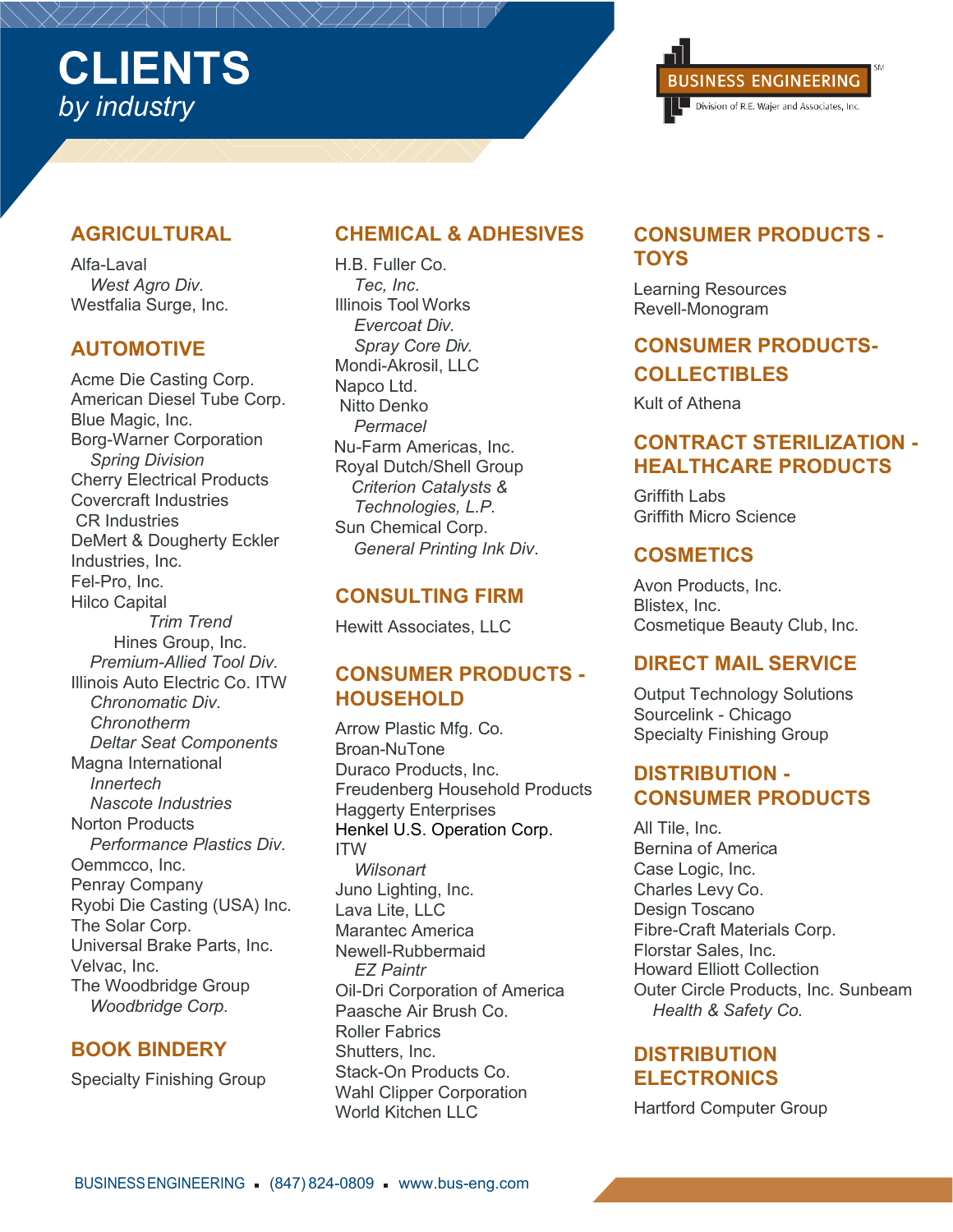### **DISTRIBUTION - FOOD & BEVERAGES**

Golden State Foods HPR Partners *Perlman-Rocque Div.* The Kronheim Companies The Martin-Brower Co. North Farm Co-op Variety Distributors

### **DISTRIBUTION - INDUSTRIAL PRODUCTS**

A. Daigger & Co. Alliance Hose and Rubber Co. Cole-Parmer Instrument Co. Distribution Dynamics Illinois Tool Works *Brands Div.* Lawson Products, Inc. Saf-T-Gard W.W. Grainger *Grainger Div.*

## **DISTRIBUTION - JEWELRY**

Sunstone, Inc. Whitehall Jewelers, Inc.

## **DISTRIBUTION - LUMBER**

Bunzl Building Supply Northwest Pallet Supply Co.

## **DISTRIBUTION - SCHOOL SUPPLIES**

Educational Teaching Aids Primary School Supply School Health

## **DISTRIBUTION - SPORTS & FITNESS**

Body Solid, Inc. McDavid, Inc.

### **DISTRIBUTION - THIRD PARTY FULFILLMENT**

Fidelitone, Inc. Marketing Alternatives Pride Container Corp. *Display Graphics, Inc.*

### **ELECTRICAL EQUIPMENT**

Knowles Electronics *Synchro Start Products, Inc.* Reliance Electric Co. *Distribution Power Div.* Mannesman *The Rexroth Corporation*  S & C Electric Company Safco Corporation

## **ELECTRONICS**

Automatic Timing & Controls Chicago Laser Systems, Inc. Coleman Cable Systems Contemporary Control Systems Illinois Tool Works *Cortron Div. Chronomatic Div.* Vern Kiebler & Associates, Inc. Nuclear Data, Inc. Rauland-Borg Corporation Richardson Electronics, Ltd. Shure, Inc.

## **FOOD PROCESSING**

Anamax *Maxco Div.* Appetizers and, Inc. Columbus Foods Company Continental Custom Ingredients Griffith Labs *Custom Food Products* Lawrence Foods The Jel-Sert Company The Keebler Co.

Legendary Baking Mars, Inc. *M & M/Mars Masterfoods U.S.A.* Mexican Cheese Producers Mount Franklin Foods LLC Nakano Foods, Inc. National Pasteurized Eggs, Inc. Phelps Pet Products Raymundo's Food Group Schwartz Pickle Company Terra Harvest Foods, Inc. U.S. Foodservice *Stockyards Packing Co., Inc.* Wm. Wrigley, Jr. Company

**BUSINESS ENGINEERING** Division of R.E. Wajer and Associates, Inc.

## **FOOD PROCESSING EQUIPMENT**

A.J. Antunes & Co. American Metal-Craft, Inc. Dover Corporation Groen Division St. Gobain Performance Plastics Div.

# **FOUNDRY**

Globe Metallurgical, Inc. Northern Precision Casting Co. Wells Manufacturing Co.

## **HVAC COMPONENTS**

Excelsior Mfg. & Supply Co. MicroMetl

# **HEALTH CARE PRODUCTS**

Baxter Healthcare *Custom Sterile Div. Prescription Service Div. V. Mueller Div.* Bio-Logic Systems Corp. Bristol Myers *Surgitek Division Edward Weck, Inc.* Carstens Health Industries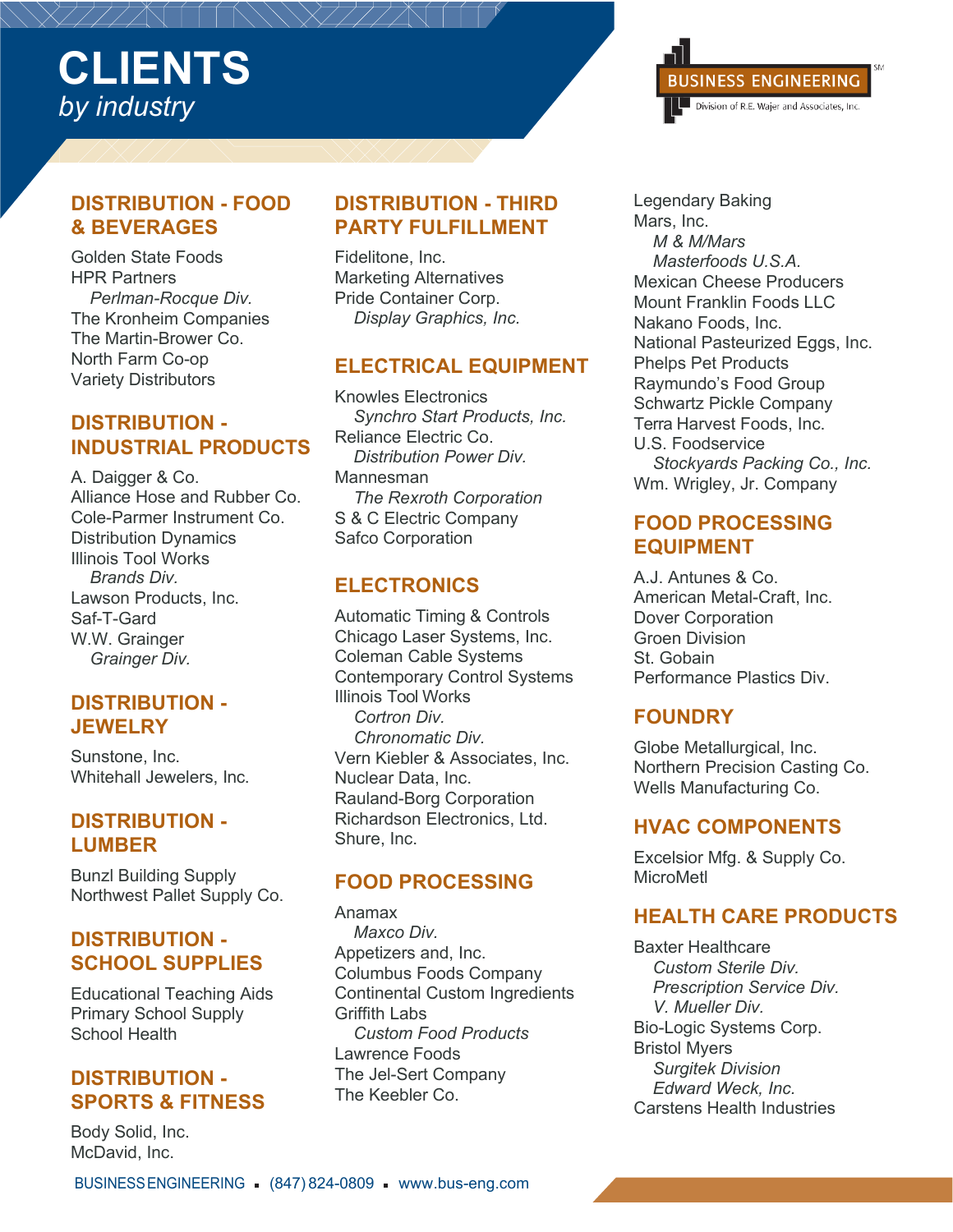

Catamaran, LLC Dentsply International Midwest Dental Div. Eli Lilly and Co. *Pharmaceutical Product Development* Frink Dental Supply Co. Hollister Incorporated Johnson & Johnson *Personal Products Co.* Kendall Corp. *Respiratory Care Div.* Medela, Inc. Medikmark, Inc. Medline Industries Sabratek Safco Dental Supply Scott Healthcare Sybron Corporation *Ritter-Midwest Dental Div.* Terumo Heart, Inc. Walgreen Company Wesley-Jessen Corporation

### **HIGHWAY SAFETY DEVICES**

Stimsonite Corp. Quixote Corporation *Energy Absorption Systems*

### **INDUSTRIAL MAINTENANCE SERVICE**

K-2 Industrial Services

## **INDUSTRIAL PRODUCTS FANS**

Air Drive, Inc. ILG Industries, Inc.

## **INDUSTRIAL PRODUCTS - FASTENERS**

#### Accurate Manufactured Products Group Illinois Tool Works *Buildex Div. Deltar Div. Fastex Div Nexus Div. Ramset Div. Redhead Div. Shakeproof Div.* Maclean-Fogg Safety Socket Screw Corporation Tanko Screw Products

### **INDUSTRIAL PRODUCTS - PRINTING PRESSES**

Goss Graphic Systems

## **INDUSTRIAL PRODUCTS - TOOLS**

Applied Power, Inc. *Enerpac* Camel Grinding Wheels, U.S.A. The Crosby Group Douglas Dynamics Echo, Inc. The Harbour Group *Carbide Int'l* Illinois Tool Works *Industrial Finishing Miller Electric Paslode Div.* Kennametal *Kemmer-Prazision* Knaack, LLC S-B Power Tool Company Weldcote Metals

## **INDUSTRIAL PRODUCTS –OTHER**

Air Cycle Alliance Machine Systems Int'l American Rockwool *Thermafiber LLC* Acme Int'l Breuer-Tornado Corp. Colson Group Holdings John Crane, Inc. Dana Corporation *Warner Electric* Del Corp., Inc. *Sterling, Inc.* Dover Industries *PDQ Manufacturing*  Duratrack, Inc. General Kinematics General Signal Corp. *Lindberg Div. MPH Industries* Global Gear Gravograph, Inc. *New Hermes Division* Haldex Hydraulics Corp. *Haldex Systems Division*  Lab-Line Instruments, Inc. The Marmon Group *Wells-Lamont* **Protectoseal** Rexcon Shimpo America Corporation Simmons Engineering **Corporation** Sun Power, Corporation Sundstrand Corporation *Sullair Corporation* Templeton-Kenly & Co., Inc. Titan Plastics United Conveyor Supply Co. Vickers - A Trinova Company *Electronic Systems Div.*

# **LAUNDRY**

Coverall Laundry Services Hartless Linen Supply

# **LOCKS**

Fort Lock Co.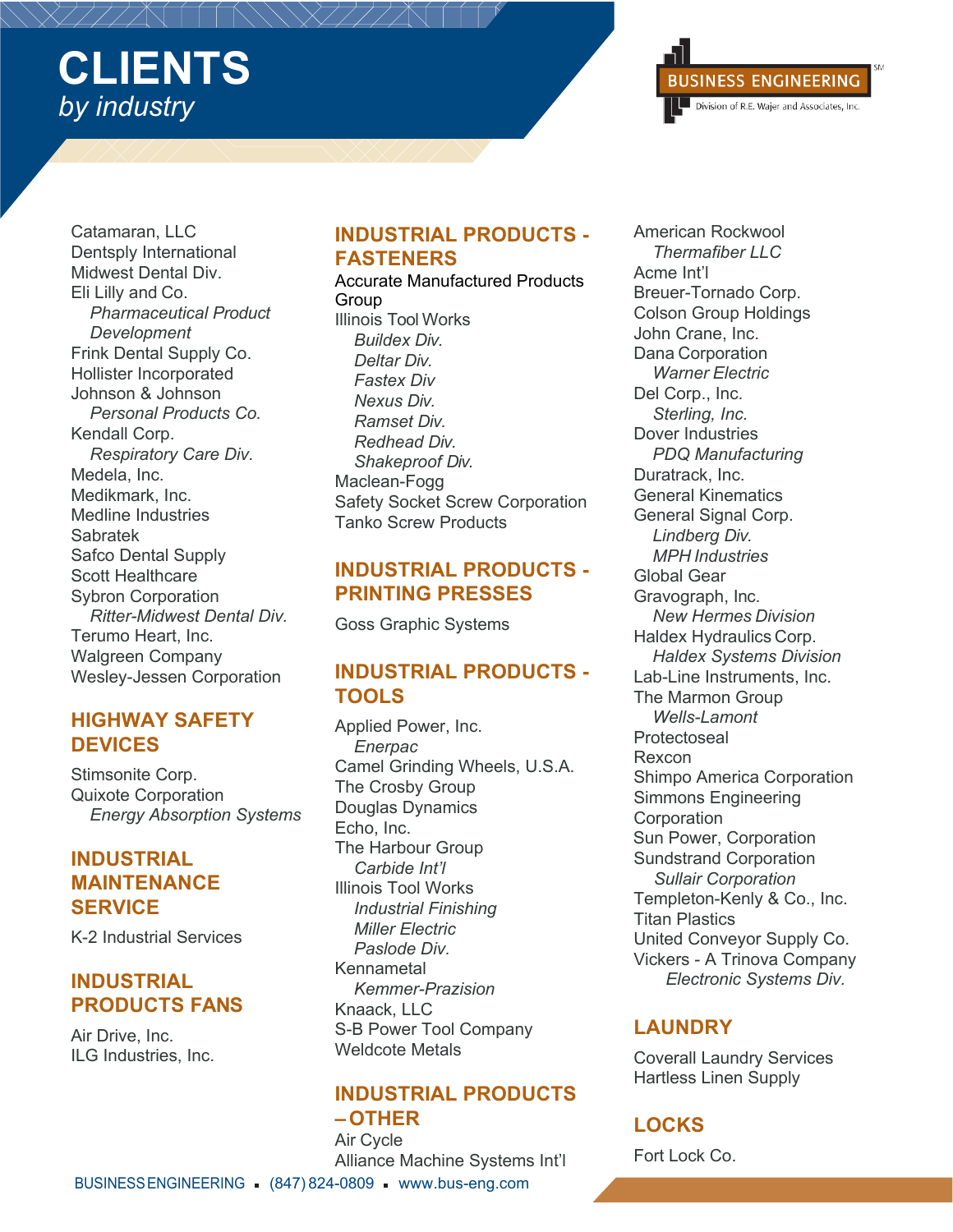## **MAINTENANCE VEHICLES**

Economy Engineering Co. Federal Signal *Elgin Sweeper Div.* Simplicity Manufacturing Co. Textron *Omni-Quip*

### **METAL COATING - JOB SHOP**

Pre-Finish Metals

### **METAL FABRICATION - JOB SHOP**

Accurate Die & Stamping Co. Certified Tool & Mfg. Corp. Classic Sheetmetal, Inc. Diebel Mfg. Co. Exton Corporation Precision Extrusions, Inc. Royal Die & Stamping Co. Samson Roll Formed Products

# **NOT-FOR-PROFIT**

Argonne National Laboratory Chicago Lighthouse Milwaukee Center for Independence Rhode Island Department of **Transportation** St. Coletta's of Illinois

## **OFFICE EQUIPMENT**

AmTab Manufacturing Corp. Herman Miller, Inc. *Herman Miller Integrated Metal Technology, Inc. Mil Tech Div.* Powder Coat Technology MLP Seating Xerox Corporation

### **OFFICE SUPPLIES**

American Brands *ACCO International* Block & Company, Inc. Eagle Office Products Group Newell-Rubbermaid *Sanford*

### **PAPER & CARDBOARD PRODUCTS**

Mudlark Papers Pride Container Corp. *Display Graphics, Inc. Pride Container* Sonoco Corp.

## **PACKAGING**

CM Packaging Courtaulds Packaging *Knight Engineering andPlastics Thatcher Tubes* Form Plastics Co. Hargro, Inc. *Lamcote Flexible Packaging* Kraftseal Corporation Owens-Illinois *Plastic Products Div.* Pactiv Pittway Corporation *Seaquist Plastics Div.* Rexam Beverage Can Company Selig Sealing Products, Inc. Tape Case Ltd. Tricor-Braun

### **PLASTIC MOLDING - JOB SHOP**

Fast Radius Global Packaging Development, LLC Lewis Plastics Company, Inc. Novation Industries

## **PLUMBING/PIPE**

BUSINESSENGINEERING (847) 824-0809 www.bus-eng.com Rath-Gibson



## **PLUMBING/VALVES**

American Brands *Moen, Inc*. B.T.R. *McCanna Valves Stewart Warner -Alemite* Frost Company Gerber Plumbing Globe-Union America Corp. The Kohler Company *Sterling Plumbing Group*  Liquid Controls Corporation **Metraflex** Sloan Valve Company Specialty Sales, Inc.

## **PRINTING - GIFT CARDS**

Moore Business Forms *Business Communications Services* Production Services Associates (PSA)

## **PRODUCT PROTOTYPES**

Designcraft, Inc.

### **PUBLISHER**

David C. Cook Publishing Co. Readers Digest *Reiman Publications* Scott -Fetzer *World Book - Childcraft*

### **RAILROAD PRODUCTS**

Meridian Rail Services

# **REAL ESTATE BROKER**

NAI/Logistics

## **RECYCLING**

Geep, Inc. Mountain Valley Recycling